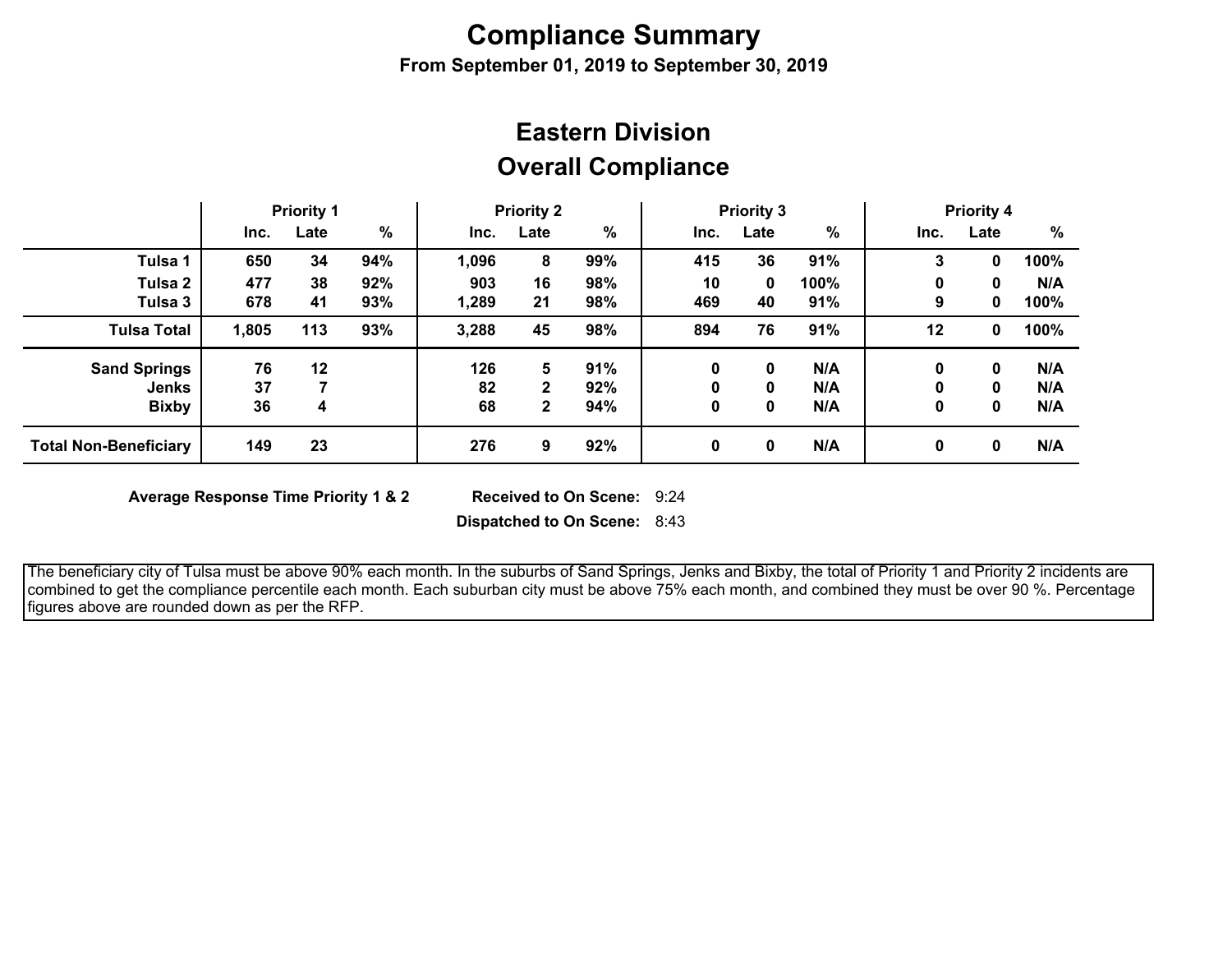# **Compliance Summary**

**From September 01, 2019 to September 30, 2019**

### **Overall Compliance Western Division**

|                               | <b>Priority 1</b> |           | <b>Priority 2</b> |       | <b>Priority 3</b> |      |      |          | <b>Priority 4</b><br>%<br>Inc.<br>Late |              |              |      |
|-------------------------------|-------------------|-----------|-------------------|-------|-------------------|------|------|----------|----------------------------------------|--------------|--------------|------|
|                               |                   | Inc. Late | $\%$              | Inc.  | Late              | $\%$ | Inc. | Late     | $\%$                                   |              |              |      |
| <b>Oklahoma City 1</b>        | 1,033             | 79        | 92%               | 1,923 | 17                | 99%  | 522  | 50       | 90%                                    | 12           | $\mathbf{0}$ | 100% |
| <b>Oklahoma City 2</b>        | 1,072             | 106       | 90%               | 1,718 | 25                | 98%  | 254  | 21       | 91%                                    | 5            | 0            | 100% |
| <b>Edmond</b>                 | 177               | 20        | 88%               | 282   | 9                 | 96%  | 70   | 4        | 94%                                    | 0            | 0            | N/A  |
| <b>Total OKC &amp; Edmond</b> | 2,282             | 205       | 91%               | 3,923 | 51                | 98%  | 846  | 75       | 91%                                    | 17           | 0            | 100% |
| <b>Mustang</b>                | 36                | 9         |                   | 46    | 0                 | 89%  | 21   | 4        | 80%                                    | 0            | 0            | N/A  |
| <b>The Village</b>            | 21                |           |                   | 46    | $\mathbf{2}$      | 95%  | 1.   | $\bf{0}$ | 100%                                   | $\mathbf{0}$ | 0            | N/A  |
| <b>Nichols Hills</b>          | 6                 |           |                   | 6     | 0                 | 91%  | 0    | $\bf{0}$ | N/A                                    | $\mathbf{0}$ | $\mathbf{0}$ | N/A  |
| <b>Total Non-Beneficiary</b>  | 63                | 11        |                   | 98    | 2                 | 91%  | 22   | 4        | 81%                                    | 0            | $\mathbf{0}$ | N/A  |

**Average Response Time Priority 1 & 2** 

**Dispatched to On Scene:** 8:46 Received to On Scene: 9:10

The beneficiary city of Oklahoma City must be above 90% each month. In the suburbs of Mustang, The Village, and Nichols Hills, the total of Priority 1 and Priority : incidents are combined to get the compliance percentile each month. Each suburban city must be above 75% each month, and combined they must be over 90 %. Percentage figures above are rounded down as per the RFP.